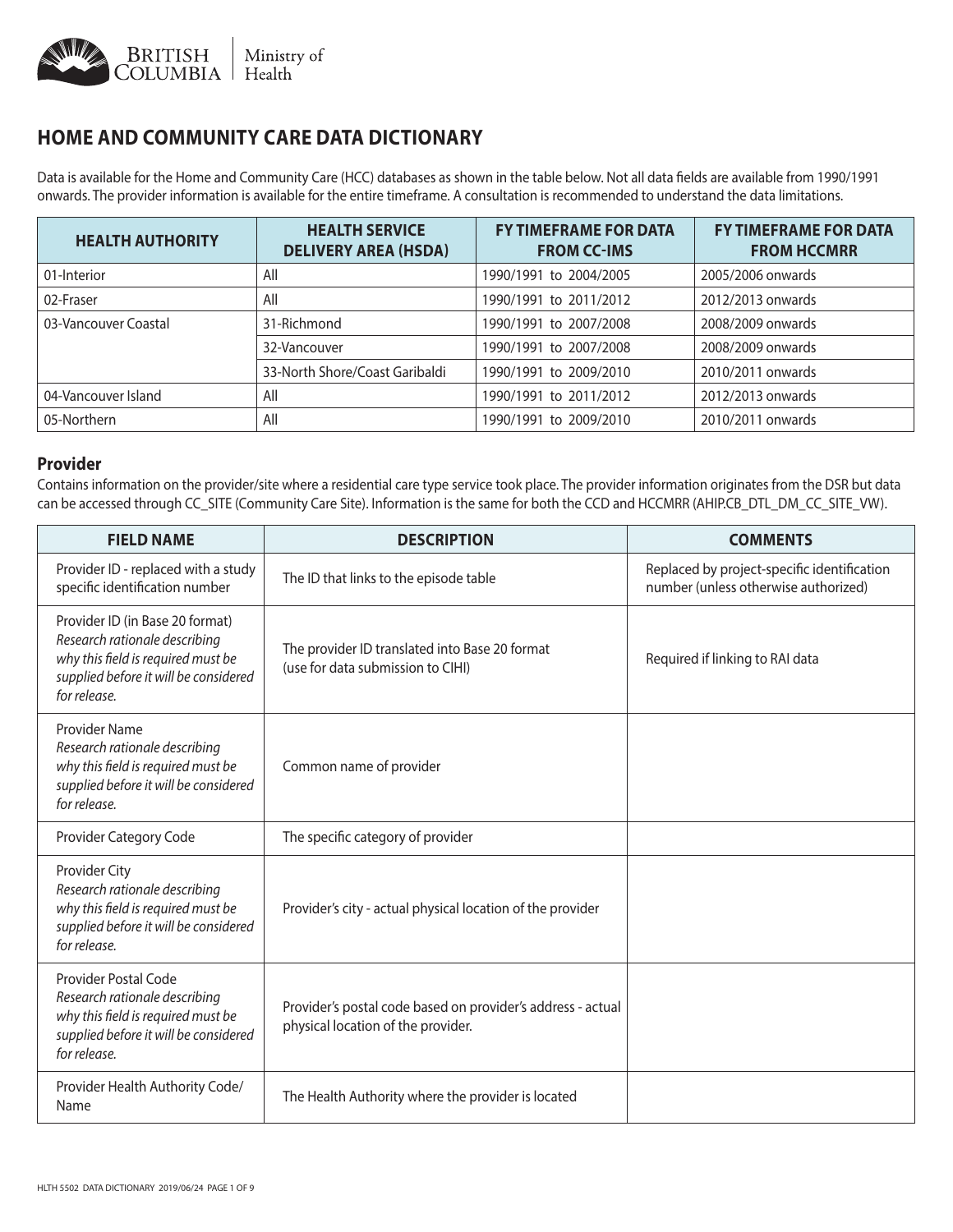| <b>FIELD NAME</b>                                  | <b>DESCRIPTION</b>                                                | <b>COMMENTS</b> |
|----------------------------------------------------|-------------------------------------------------------------------|-----------------|
| Provider Health Service Delivery<br>Area Code/Name | The Health Service Delivery Area where the provider is<br>located |                 |
| Provider Local Health Area Code/<br>Name           | The Local Health Area where the provider is located               |                 |

### **Home and Community Care Minimum Reporting Requirements (HCCMRR)**

**Clients -** Contains information on the client. For the purposes of reporting the MRR a 'client' is defined as: An individual receiving Ministry of Health funded Home and Community Care (HCC) services. Client records must be accompanied by at least one service episode record (AHIP.CB\_DTL\_DM\_ CLNT\_VW, AHIP.CB\_DTL\_FT\_HCCCLNT\_VWP and AHIP.CB\_DTL\_DM\_REF\_CLNT\_GEOG\_VW). (This table only includes the most recent client information; there is no historical information in the table).

| <b>FIELD NAME</b>                                                   | <b>DESCRIPTION</b>                                                                                               | <b>COMMENTS</b>                                                                     |
|---------------------------------------------------------------------|------------------------------------------------------------------------------------------------------------------|-------------------------------------------------------------------------------------|
| Client ID - replaced with a study<br>specific identification number | Client ID                                                                                                        | Replaced by project-specific identification<br>number (unless otherwise authorized) |
| <b>Marital Status</b>                                               | Marital status of the client                                                                                     |                                                                                     |
| Sex                                                                 | A code depicting the biological sex of the client                                                                |                                                                                     |
| <b>Birth Date</b>                                                   | Birth date of the person receiving services (Year and<br>month only unless exact date is specifically requested) |                                                                                     |
| Death Date                                                          | Death date of the person receiving services (Year and<br>month only unless exact date is specifically requested) |                                                                                     |
| Client's Local Health Authority<br>Code/Name                        | The Local Health Authority where the client lives                                                                |                                                                                     |
| Client's Health Service Delivery<br>Area Code/Name                  | The Health Service Delivery Area where the client lives                                                          |                                                                                     |
| Client's Health Authority Code/<br>Name                             | The Health Authority where the client lives                                                                      |                                                                                     |
| Client's FSA                                                        | Forward Sortation Area (FSA) portion of the client's<br>postal code                                              | Forward sortation area only                                                         |

Service Episode - The service episode record is comprised a service start and a service end. A Service Start record should be created when there is a change in: Service Type, Service Provider, and Service Delivery Setting. A client can have multiple service start records. A Service Start record must have at least one Service Detail submission. A service is ended is to be submitted when a client changes facility, client group or service is ended due to an end reason (AHIP.CB\_DTL\_FT\_HCCSRVEPSD\_VWD).

| <b>FIELD NAME</b>                                                     | <b>DESCRIPTION</b>                                         | <b>COMMENTS</b>                                                                     |
|-----------------------------------------------------------------------|------------------------------------------------------------|-------------------------------------------------------------------------------------|
| Episode ID - replaced with a study<br>specific identification number  | Links to the ID in the details table                       |                                                                                     |
| Client ID - replaced with a study<br>specific identification number   | The client's ID                                            | Replaced by project-specific identification<br>number (unless otherwise authorized) |
| <b>Health Authority Number</b>                                        | <b>Submitting Health Authority</b>                         |                                                                                     |
| Provider ID - replaced with a study<br>specific identification number | The ID that links to provider table                        |                                                                                     |
| Service Type Name/Code                                                | Describes the type of service being provided to the client |                                                                                     |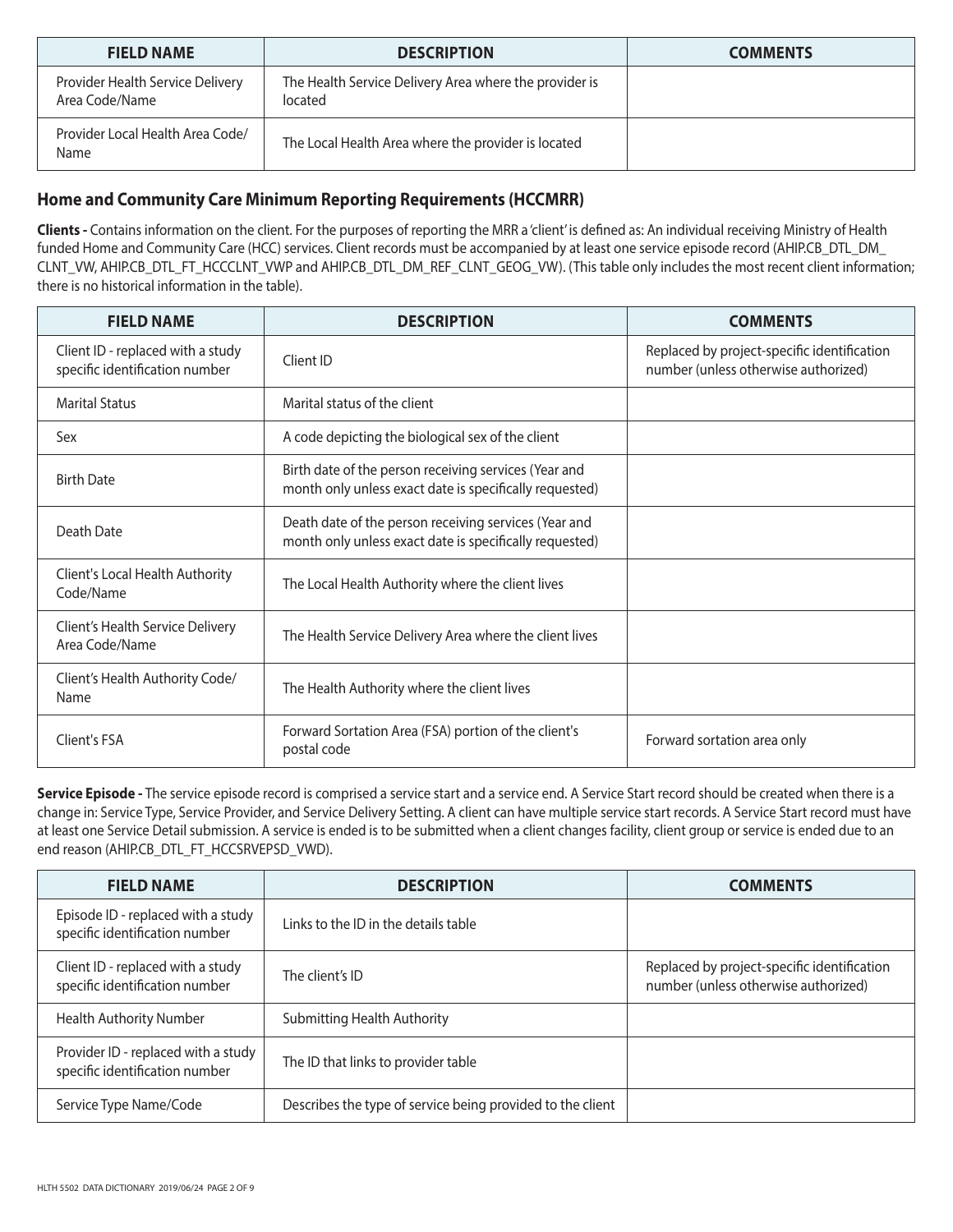| <b>FIELD NAME</b>                    | <b>DESCRIPTION</b>                                                                                                                                                                                                                                                                                                                                                                                                  | <b>COMMENTS</b> |
|--------------------------------------|---------------------------------------------------------------------------------------------------------------------------------------------------------------------------------------------------------------------------------------------------------------------------------------------------------------------------------------------------------------------------------------------------------------------|-----------------|
| Service Delivery Setting/Code        | Describes the place/setting where the HCC service(s) are<br>provided                                                                                                                                                                                                                                                                                                                                                |                 |
| Service Start Date                   | The date on which the service begins                                                                                                                                                                                                                                                                                                                                                                                |                 |
| Service End Date                     | Indicates the date the client is discharged from Service<br>Type/Facility reported in record                                                                                                                                                                                                                                                                                                                        |                 |
| Date Accepted for Service            | The date when a client is deemed by a health care<br>professional or agency, as requiring a HCC service.                                                                                                                                                                                                                                                                                                            |                 |
| HCC Program Referral Source/<br>Code | The Person or Organization that initially refers the client<br>to HCC services                                                                                                                                                                                                                                                                                                                                      |                 |
| End Reason                           | Describes the reason the client was discharged from the<br>service type/facility                                                                                                                                                                                                                                                                                                                                    |                 |
| Date Case Opened/Reopened            | The date the client first became known to HCC. If the<br>client had been seen previously and was fully discharged<br>from care, it is the date the client was referred back to HCC<br>for further service (MoH)                                                                                                                                                                                                     |                 |
| Date of Bed Refusal                  | The date on which a HCC client, who is assessed as<br>eligible for admission to a residential care facility as per<br>HCC Policy 6.B, is offered a bed by the health authority,<br>but refuses the bed in that particular facility in order to<br>wait for a bed in a preferred facility. This data element<br>is not to record a refusal of service, just a refusal of the<br>offered bed in a particular location |                 |

Service Details - Contains information on service details that are reported on a financial period basis. A Service Start record must have at least one Service Detail submission (AHIP.CB\_DTL\_FT\_HCCSRVEPSDPRD\_VWD).

| <b>FIELD NAME</b>                                                    | <b>DESCRIPTION</b>                                                                                                                                                                                      | <b>COMMENTS</b>                                                                     |
|----------------------------------------------------------------------|---------------------------------------------------------------------------------------------------------------------------------------------------------------------------------------------------------|-------------------------------------------------------------------------------------|
| Episode ID - replaced with a study<br>specific identification number | The ID that links to the service episode table                                                                                                                                                          | Replaced by project-specific identification<br>number (unless otherwise authorized) |
| Fiscal Year                                                          | <b>Fiscal Year</b>                                                                                                                                                                                      |                                                                                     |
| <b>Financial Reporting Period</b>                                    | The financial reporting period which links to the financial<br>reporting periods table                                                                                                                  |                                                                                     |
| Client Group/Code                                                    | A high-level description of home care clients based on<br>their health status (health and living conditions, and<br>personal resources) and assessed needs                                              |                                                                                     |
| Service Provider Category/Code                                       | Describes the primary discipline, profession, or<br>occupational group of the provider of the service type<br>being reported                                                                            |                                                                                     |
| Service Hours Count                                                  | Indicates the number of hours provided to a client for a<br>particular service during the defined reporting period                                                                                      |                                                                                     |
| Face-to-Face Visit Count                                             | A face to face visit is an occasion in which services are<br>provided to a client face-to-face. These services are<br>provided for longer than 5 minutes, and are documented<br>by the service provider |                                                                                     |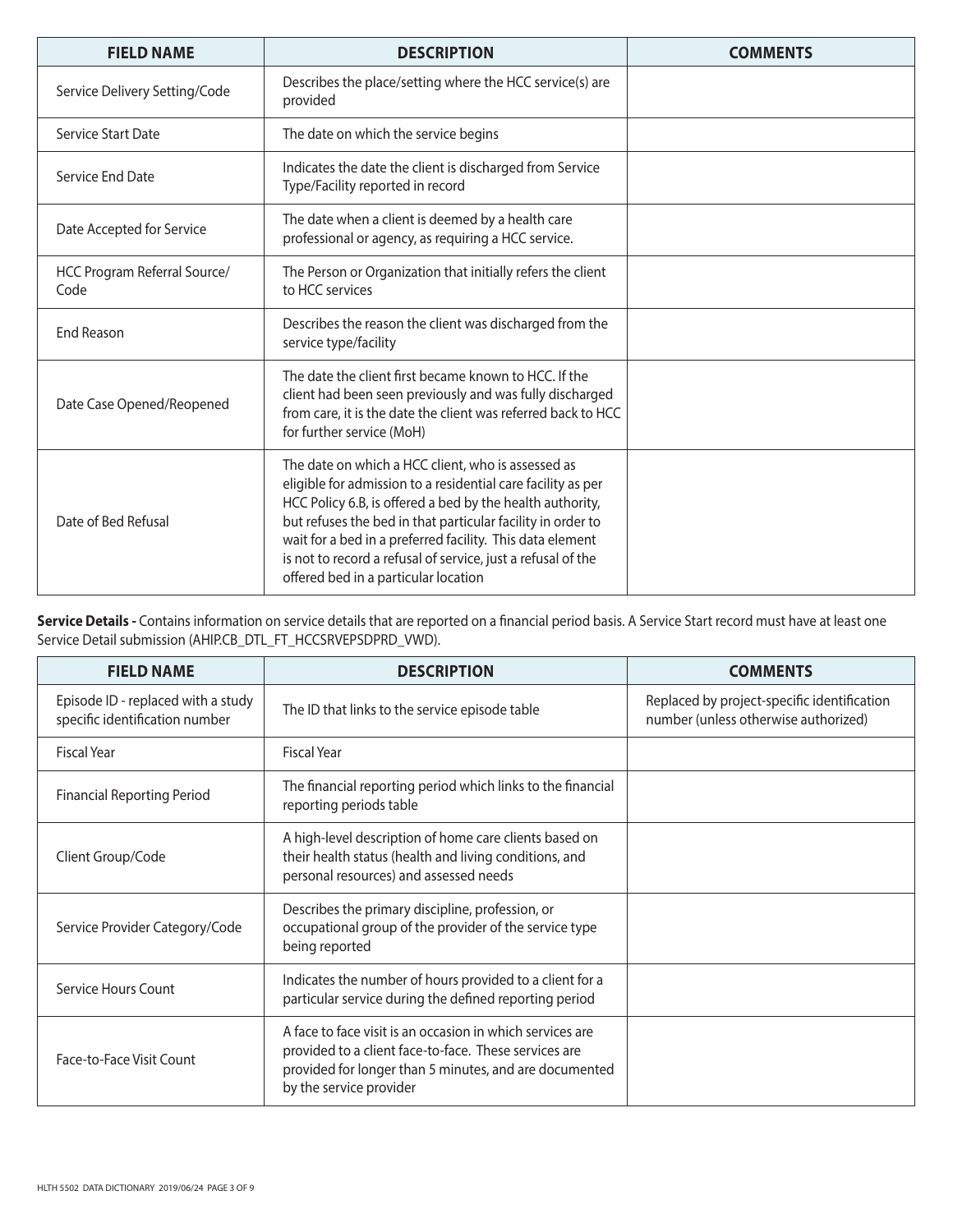| <b>FIELD NAME</b>                                                               | <b>DESCRIPTION</b>                                                                                                                                                                                                                                                                       | <b>COMMENTS</b> |
|---------------------------------------------------------------------------------|------------------------------------------------------------------------------------------------------------------------------------------------------------------------------------------------------------------------------------------------------------------------------------------|-----------------|
| Remote Visit Count                                                              | A remote visit is a non-face-to-face encounter with the<br>client during which services are provided. Remote visits<br>may be conducted via the telephone, email, video-<br>conferencing, instant messaging, or other communication<br>technologies, and may be captured retrospectively |                 |
| Service Days Count                                                              | Indicates the number of calendar days of service that<br>were provided to a client for a particular service, during<br>the defined reporting period                                                                                                                                      |                 |
| Choice in Supports for<br>Independent Living (CSIL) Flag                        | Indicates whether the client is on Choice in Supports for<br>Independent Living (CSIL) services                                                                                                                                                                                          |                 |
| Personal Care Funding Level/Code                                                | Personal Care Funding (PCF) provides direct funding to<br>allow clients to coordinate and manage their own services<br>to meet their personal care needs as identified in the care<br>plan as an alternative to receiving home support services                                          |                 |
| Client's Local Health Authority<br>Code/Name<br>(home care services only)       | Local Health Authority used to determine where a home<br>care service took place                                                                                                                                                                                                         |                 |
| Client's Health Service Delivery<br>Area Code/Name<br>(home care services only) | Health Service Delivery Area used to determine where a<br>home care service took place                                                                                                                                                                                                   |                 |
| Client's Health Authority Code/<br>Name<br>(home care services only)            | Health Authority used to determine where a home care<br>service took place                                                                                                                                                                                                               |                 |
| Period End                                                                      | The end date of the period                                                                                                                                                                                                                                                               |                 |

## **Continuing Care Data Warehouse (CCD)**

**Client Tables:** Information for clients who were alive and on care, on or after January 1, 1990 (from CCD\_TLTCCL\_2012OCT and CCD\_TLTCCM\_2012OCT).

| <b>FIELD NAME</b>                                                            | <b>DESCRIPTION</b>                                                                                | <b>COMMENTS</b>                                                                     |
|------------------------------------------------------------------------------|---------------------------------------------------------------------------------------------------|-------------------------------------------------------------------------------------|
| CC-IMS Client ID - Replaced by<br>a study specific identification<br>number. | A client number remains throughout a client's lifetime<br>regardless of status (e.g. marriage).   | Replaced by project-specific identification<br>number (unless otherwise authorized) |
| <b>Forward Sortation Area</b>                                                | The forward sortation area of the client's current address.                                       |                                                                                     |
| <b>Birth Date</b>                                                            | The birth date of the client (Year and month only unless<br>exact date is specifically requested) |                                                                                     |
| Sex Code                                                                     | Sex of the client                                                                                 |                                                                                     |
| Marital Code                                                                 | Marital status of the client                                                                      |                                                                                     |
| PHN - Replaced by a study specific<br>identification number.                 | Case manager responsible for the client.                                                          | Replaced by project-specific identification<br>number (unless otherwise authorized) |
| Date of Death                                                                | The death date of the client (Year and month only unless<br>exact date is specifically requested) |                                                                                     |
| Client Record Update Date                                                    | Indicates the last date the client record was updated in<br>the IMS online system.                |                                                                                     |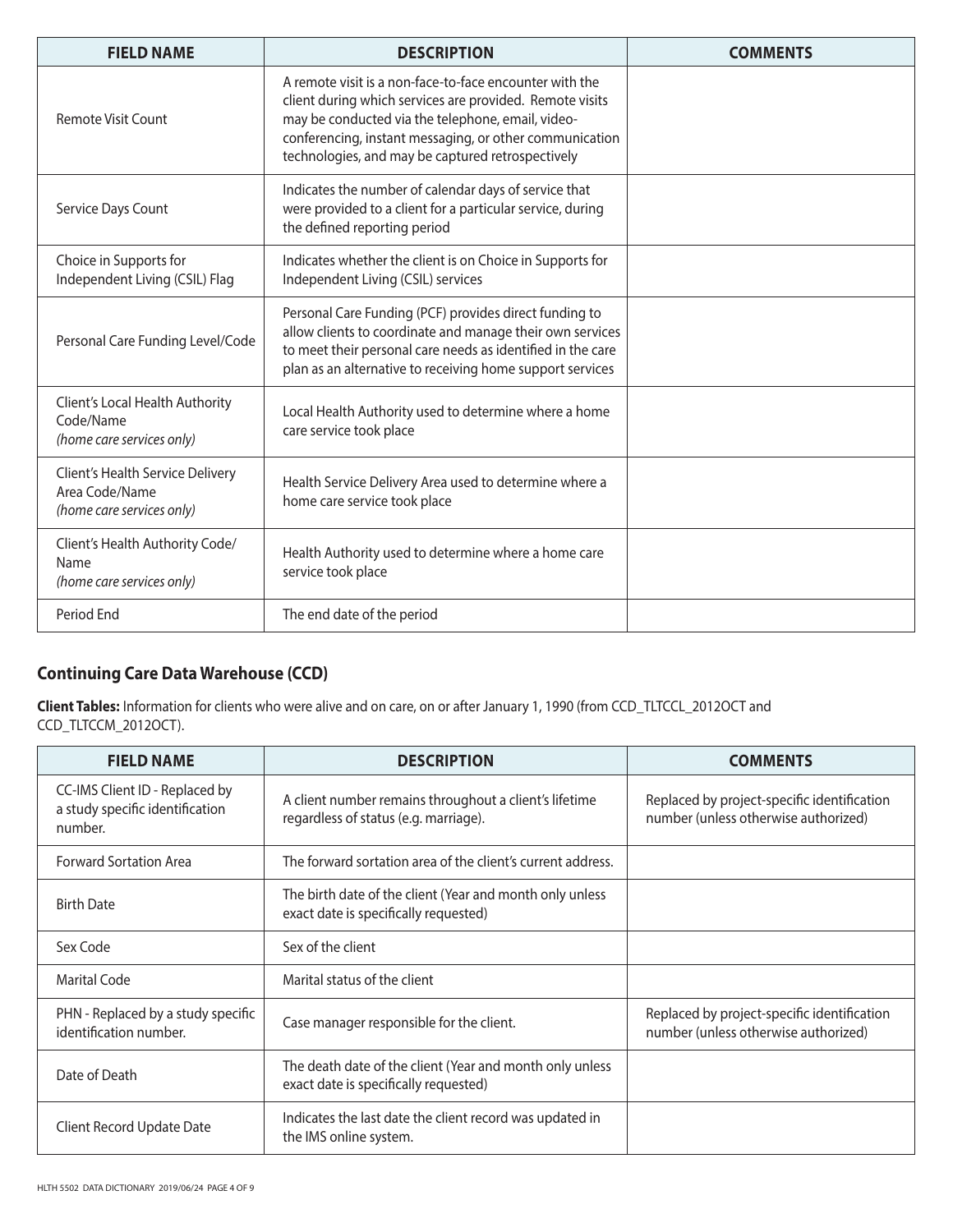| <b>FIELD NAME</b>                          | <b>DESCRIPTION</b>                                                                                                                                                                                         | <b>COMMENTS</b> |
|--------------------------------------------|------------------------------------------------------------------------------------------------------------------------------------------------------------------------------------------------------------|-----------------|
| Referral Status Code                       | This code is used for referral clients only. It indicates the<br>status of the client.                                                                                                                     |                 |
| <b>HSCL Code</b>                           | Identifies if the client is currently receiving or was in the<br>past receiving Home Service for Community Living care.                                                                                    |                 |
| Start Date*                                | Start date for when this record is effective.                                                                                                                                                              |                 |
| End Date*                                  | End date when this record is no longer effective and<br>superseded by a new record.                                                                                                                        |                 |
| Current Record*                            | Where more than one record exists for a client, indicates<br>the current record.                                                                                                                           |                 |
| HCC-MRR Date of Case Opened /<br>Reopened* | The date the client first became known to HCC. If the<br>client had been seen previously and was fully discharged<br>from care, it is the date the client was referred back to HCC<br>for further service. |                 |

\*Sourced from CCD\_TLTCCM\_2012OCT

**Assessments -** All assessments information for long-term care clients who were alive and on care, on or after January 1, 1990. (CCD\_ADJ\_AS\_TLTCAS table in CCD)

| <b>FIELD NAME</b>                                                           | <b>DESCRIPTION</b>                                                                                                                                          | <b>COMMENTS</b>                                                                     |
|-----------------------------------------------------------------------------|-------------------------------------------------------------------------------------------------------------------------------------------------------------|-------------------------------------------------------------------------------------|
| CC-IMS Client ID - Replaced by<br>a study specific identification<br>number | A client number remains throughout a client's lifetime<br>regardless of status (e.g. marriage).                                                             | Replaced by project-specific identification<br>number (unless otherwise authorized) |
| <b>Assessment Effective Date</b>                                            | Effective date of the assessment. The date when the case<br>manager assessed the client.                                                                    |                                                                                     |
| Assessment Location Code                                                    | Location where the assessment was performed.                                                                                                                |                                                                                     |
| Approved Care Code                                                          | Care type approved by the administrator.                                                                                                                    |                                                                                     |
| Type of Assessment                                                          | Type of assessment.                                                                                                                                         |                                                                                     |
| Approved Care Level                                                         | Approved care level for a client.                                                                                                                           |                                                                                     |
| Caregiver Code                                                              | Specifies whether or not client lives with a caregiver.<br>Applies to client's home only, not CCD facilities, etc.                                          |                                                                                     |
| Most Recent Assessment Flag                                                 | The most recent assessment of a client.                                                                                                                     |                                                                                     |
| Residential Acceptance Date                                                 | The date when a client is deemed by a health care<br>professional or agency, as requiring Residential service.                                              | Data element may not be available for the<br>whole time period.                     |
| <b>Client Group</b>                                                         | A high-level description of home care clients based on<br>their health status (health and living conditions, and<br>personal resources) and assessed needs. | Data element may not be available for the<br>whole time period.                     |
| Adult Day Care Acceptance Date                                              | The date when a client is deemed by a health care<br>professional or agency, as requiring an Adult Day Care<br>service.                                     | Data element may not be available for the<br>whole time period.                     |
| Assisted Living Acceptance Date                                             | The date when a client is deemed by a health care<br>professional or agency, as requiring an Assisted Living<br>service.                                    | Data element may not be available for the<br>whole time period.                     |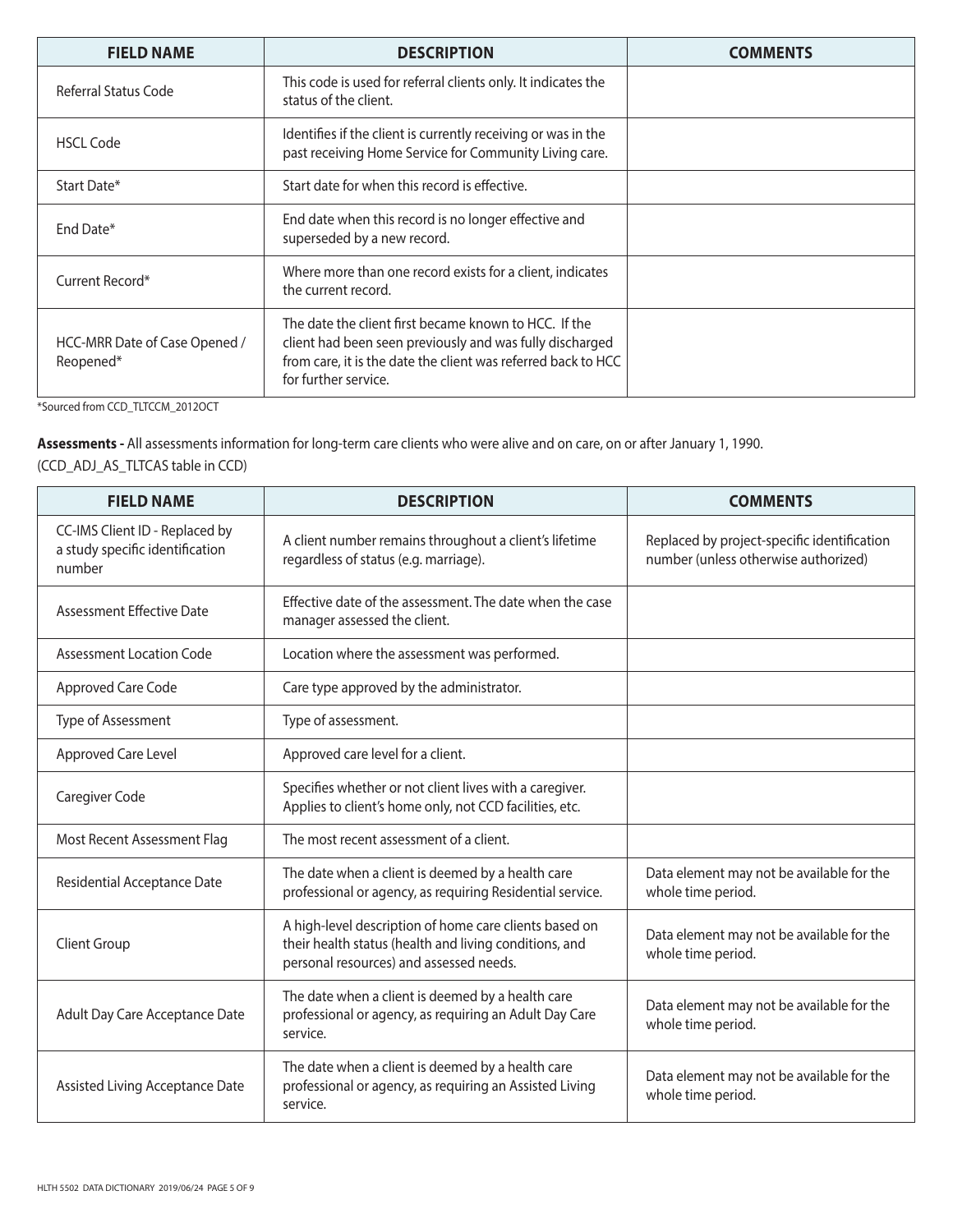| <b>FIELD NAME</b>            | <b>DESCRIPTION</b>                                                                                                                                                                                                     | <b>COMMENTS</b>                                                 |
|------------------------------|------------------------------------------------------------------------------------------------------------------------------------------------------------------------------------------------------------------------|-----------------------------------------------------------------|
| Home Support Acceptance Date | The date when a client is deemed by a health care<br>professional or agency, as requiring a Home Support<br>service.                                                                                                   | Data element may not be available for the<br>whole time period. |
| Date of Bed Refusal          | The date on which a HCC client, who is assessed as<br>eligible for admission to a residential care facility, but<br>refuses the bed in that particular facility in order to wait<br>for a bed in a preferred facility. | Data element may not be available for the<br>whole time period. |

**Home Support -** All home support paid claims for clients who were alive and on care, on or after January 1, 1990. (CI\_ALL\_CLAIM\_HOME\_SPPORT table in CCD).

| <b>FIELD NAME</b>                                                           | <b>DESCRIPTION</b>                                                                                                                                         | <b>COMMENTS</b>                                                                     |
|-----------------------------------------------------------------------------|------------------------------------------------------------------------------------------------------------------------------------------------------------|-------------------------------------------------------------------------------------|
| CC-IMS Client ID - Replaced by<br>a study specific identification<br>number | A client number remains throughout a client's lifetime<br>regardless of status (e.g. marriage).                                                            | Replaced by project-specific identification<br>number (unless otherwise authorized) |
| <b>Assessed Care Level</b>                                                  | The level of care provided to the client.                                                                                                                  |                                                                                     |
| Service Year                                                                | Year of service to which the claim applies.                                                                                                                |                                                                                     |
| Service Month                                                               | Month of service to which the claim applies.                                                                                                               |                                                                                     |
| Days of Service                                                             | Total number of care days provided during the month.                                                                                                       |                                                                                     |
| Hours of Service                                                            | Total number of care hours provided during one month.<br>Applies to Home Support Agencies only.                                                            |                                                                                     |
| Organization Code                                                           | The organization code of the service authorization<br>corresponding to this claim. Indicates which<br>organizational area is authorizing service.          |                                                                                     |
| Type of Service Code                                                        | The service type code of the service authorization<br>corresponding to this claim. Indicates the type of work<br>done by a provider on behalf of a client. |                                                                                     |

**Adult Day Care -** All adult day paid claims for clients who were alive and on care, on or after January 1, 1990. (CJ\_ALL\_CLAIM\_ADLT\_DAYCRE table)

| <b>FIELD NAME</b>                                                             | <b>DESCRIPTION</b>                                                                              | <b>COMMENTS</b>                                                                     |
|-------------------------------------------------------------------------------|-------------------------------------------------------------------------------------------------|-------------------------------------------------------------------------------------|
| CC-IMS Provider ID - Replaced<br>by a study specific identification<br>number | A unique 5 digit provider identification number.                                                | Replaced by project-specific identification<br>number (unless otherwise authorized) |
| CC-IMS Client ID - Replaced by<br>a study specific identification<br>number   | A client number remains throughout a client's lifetime<br>regardless of status (e.g. marriage). | Replaced by project-specific identification<br>number (unless otherwise authorized) |
| Assessed Care Level                                                           | The level of care provided to the client.                                                       |                                                                                     |
| Service Year                                                                  | Year of service to which the claim applies.                                                     |                                                                                     |
| Service Month                                                                 | Month of service to which the claim applies.                                                    |                                                                                     |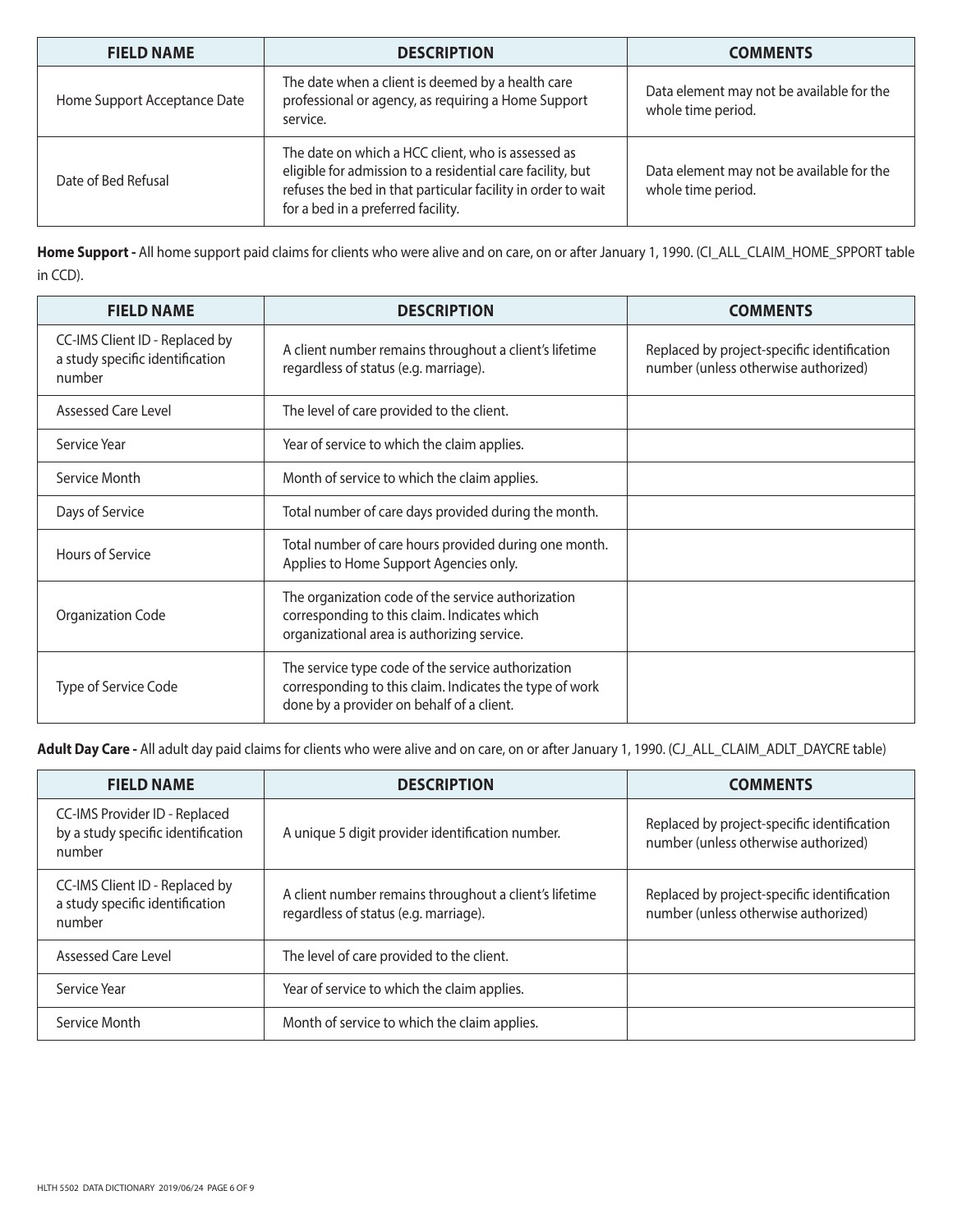| <b>FIELD NAME</b>    | <b>DESCRIPTION</b>                                                                                                                                         | <b>COMMENTS</b> |
|----------------------|------------------------------------------------------------------------------------------------------------------------------------------------------------|-----------------|
| Days of Service      | Total number of care days provided during the month.                                                                                                       |                 |
| Hours of Service     | Total number of care hours provided during one month.                                                                                                      |                 |
| Organization Code    | The organization code of the service authorization<br>corresponding to this claim. Indicates which<br>organizational area is authorizing service.          |                 |
| Type of Service Code | The service type code of the service authorization<br>corresponding to this claim. Indicates the type of work<br>done by a provider on behalf of a client. |                 |

**Group Home -** All group home paid claims for clients who were alive and on care, on or after January 1, 1990. (CK\_ALL\_CLAIM\_GROUP\_HOME table)

| <b>FIELD NAME</b>                                                             | <b>DESCRIPTION</b>                                                                                                                                         | <b>COMMENTS</b>                                                                     |
|-------------------------------------------------------------------------------|------------------------------------------------------------------------------------------------------------------------------------------------------------|-------------------------------------------------------------------------------------|
| CC-IMS Provider ID - Replaced<br>by a study specific identification<br>number | A unique 5 digit provider identification number.                                                                                                           | Replaced by project-specific identification<br>number (unless otherwise authorized) |
| CC-IMS Client ID - Replaced by<br>a study specific identification<br>number   | A client number remains throughout a client's lifetime<br>regardless of status (e.g. marriage).                                                            | Replaced by project-specific identification<br>number (unless otherwise authorized) |
| Assessed Care Level                                                           | The level of care provided to the client.                                                                                                                  |                                                                                     |
| Service Year                                                                  | Year of service to which the claim applies.                                                                                                                |                                                                                     |
| Service Month                                                                 | Month of service to which the claim applies.                                                                                                               |                                                                                     |
| Days of Service                                                               | Total number of care days provided during the month.                                                                                                       |                                                                                     |
| Hours of Service                                                              | Total number of care hours provided during one month.<br>Applies to Home Support Agencies only.                                                            |                                                                                     |
| <b>Organization Code</b>                                                      | The Organization code of the service authorization<br>corresponding to this claim. Indicates which<br>organizational area is authorizing service.          |                                                                                     |
| Type of Service Code                                                          | The service type code of the service authorization<br>corresponding to this claim. Indicates the type of work<br>done by a provider on behalf of a client. |                                                                                     |

**Direct Care/Professional Services –** Direct Care\* information for clients who were alive and on care, on or after January 1, 1990.

(CCD\_ADJ\_PS\_TLTCDP table).

\*Includes services: Home nursing, OT, PT, and other professional services

| <b>FIELD NAME</b>                                                             | <b>DESCRIPTION</b>                                                                             | <b>COMMENTS</b>                                                                     |
|-------------------------------------------------------------------------------|------------------------------------------------------------------------------------------------|-------------------------------------------------------------------------------------|
| CC-IMS Client ID - Replaced by<br>a study specific identification<br>number   | A client number remains throughout a client's lifetime<br>regardless of status (e.g. marriage) | Replaced by project-specific identification<br>number (unless otherwise authorized) |
| CC-IMS Provider ID - Replaced<br>by a study specific identification<br>number | A unique 5 digit provider identification number.                                               | Replaced by project-specific identification<br>number (unless otherwise authorized) |
| <b>Start Authorization Date</b>                                               | The authorization date of the start service authorization.                                     |                                                                                     |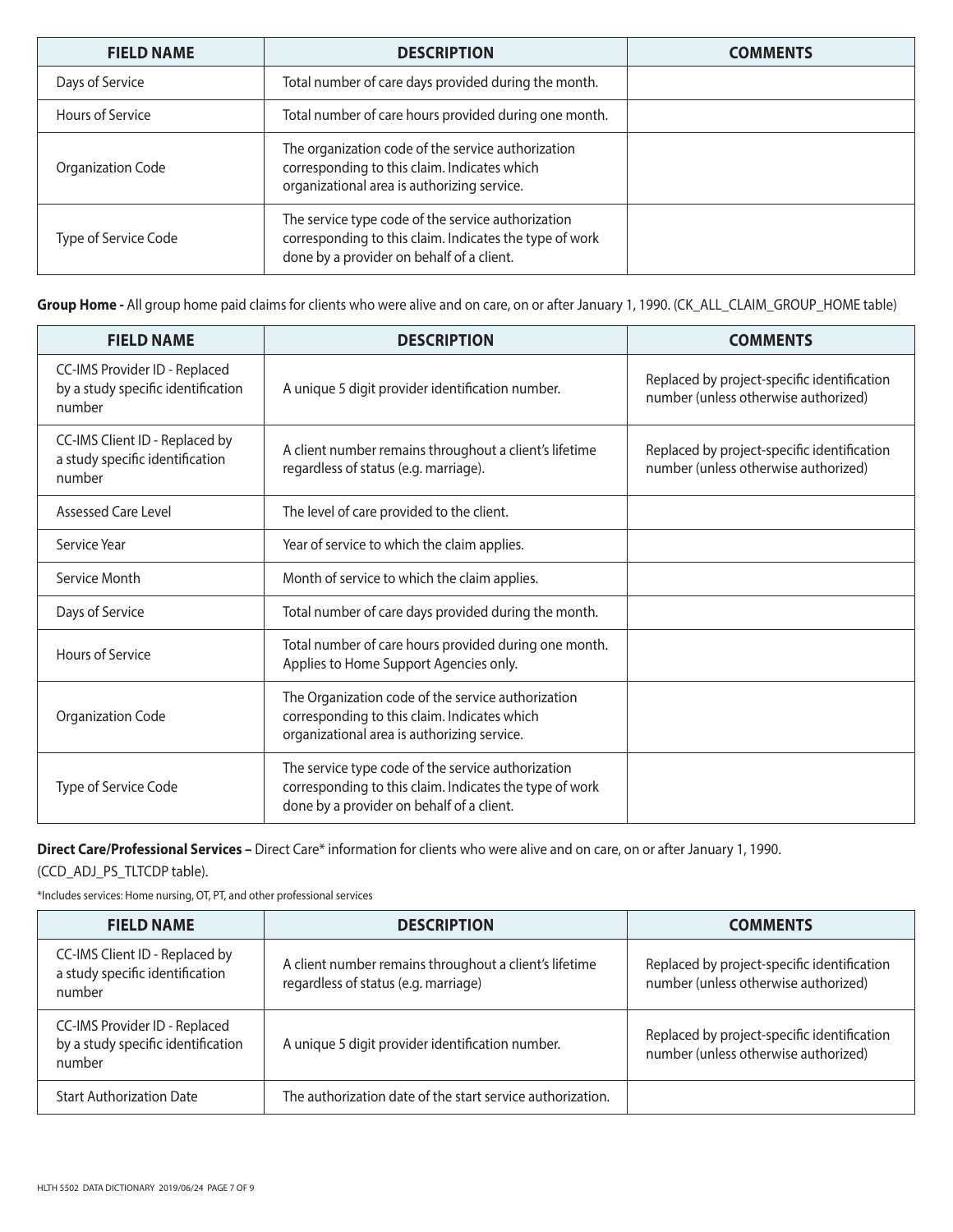| <b>FIELD NAME</b>            | <b>DESCRIPTION</b>                                                                                                                                                                                                                                                   | <b>COMMENTS</b> |
|------------------------------|----------------------------------------------------------------------------------------------------------------------------------------------------------------------------------------------------------------------------------------------------------------------|-----------------|
| <b>Organization Code</b>     | Indicates which organizational area authorized this<br>service event.                                                                                                                                                                                                |                 |
| Service Code                 | Indicates the service being authorized.                                                                                                                                                                                                                              |                 |
| Service Type Code            | Indicates the type of service authorized.                                                                                                                                                                                                                            |                 |
| Direct Care Group Type1      | Code classifying the type of care the client is receiving.                                                                                                                                                                                                           |                 |
| Direct Care Group Type2      | Code classifying the type of care the client is receiving.                                                                                                                                                                                                           |                 |
| Direct Care Group Type3      | Code classifying the type of care the client is receiving.                                                                                                                                                                                                           |                 |
| Referral Source Code         | Code indicating where the client referral originated. Used<br>by OT, PT and QRT only.                                                                                                                                                                                |                 |
| Care Level Code              | The level of care a person is being issued.                                                                                                                                                                                                                          |                 |
| <b>Disposition Code</b>      | Patient disposition code (discharge reason).                                                                                                                                                                                                                         |                 |
| Number of PT or HNC Visits 1 | Total number of PT or HNC visits for this care episode.<br>Usually entered upon discharge, but should be updated<br>every 6 months.                                                                                                                                  |                 |
| Number of PT or HNC Visits 2 | Optional (for HU) further breakdown of total number of<br>PT or HNC visits for this care episode. Usually entered<br>upon discharge, but should be entered every 6 months.                                                                                           |                 |
| Number of PT or HNC Visits 3 | Optional (for HU) further breakdown of total number of<br>PT or HNC visits for this care episode. Usually entered<br>upon discharge, but should be updated every 6 months.                                                                                           |                 |
| Number of PT or HNC Visits 4 | Optional (for HU) further breakdown of total number of<br>PT or HNC visits for this care episode. Usually entered<br>upon discharge, but should be entered every 6 months<br>for LTC patients.                                                                       |                 |
| Number of OT or HNC Visits 1 | NON-QRT: Total number of OT or Public Health Nurse visits<br>for this care episode. Usually entered upon discharge, but<br>should be updated every 6 months. QRT: Total number of<br>liaison nurse visits for this care episode.                                     |                 |
| Number of OT or HNC Visits 2 | NON-QRT: Optional (for HU) further breakdown of total<br>number of OT or Public Health Nurse visits for this care<br>episode. Usually entered upon discharge, but should be<br>entered every 6 months. QRT: Total number of HNC/LTC<br>visits for this care episode. |                 |
| Number of OT or HNC Visits 3 | NON-QRT: Optional (for HU) further breakdown of total<br>number of OT or Public Health Nurse visits for this care<br>episode. Usually entered upon discharge, but should be<br>updated every 6 months. QRT: Total number of therapy<br>visits for this care episode. |                 |
| Number of OT or HNC Visits 4 | NON-QRT: Optional (for HU) further breakdown of total<br>number of OT or Public Health Nurse visits for this care<br>episode. Usually entered upon discharge, but should be<br>updated every 6 months. QRT: Total number of therapy<br>visits for this care episode. |                 |
| Type of Care Provided        | Describes type of care to be provided.                                                                                                                                                                                                                               |                 |